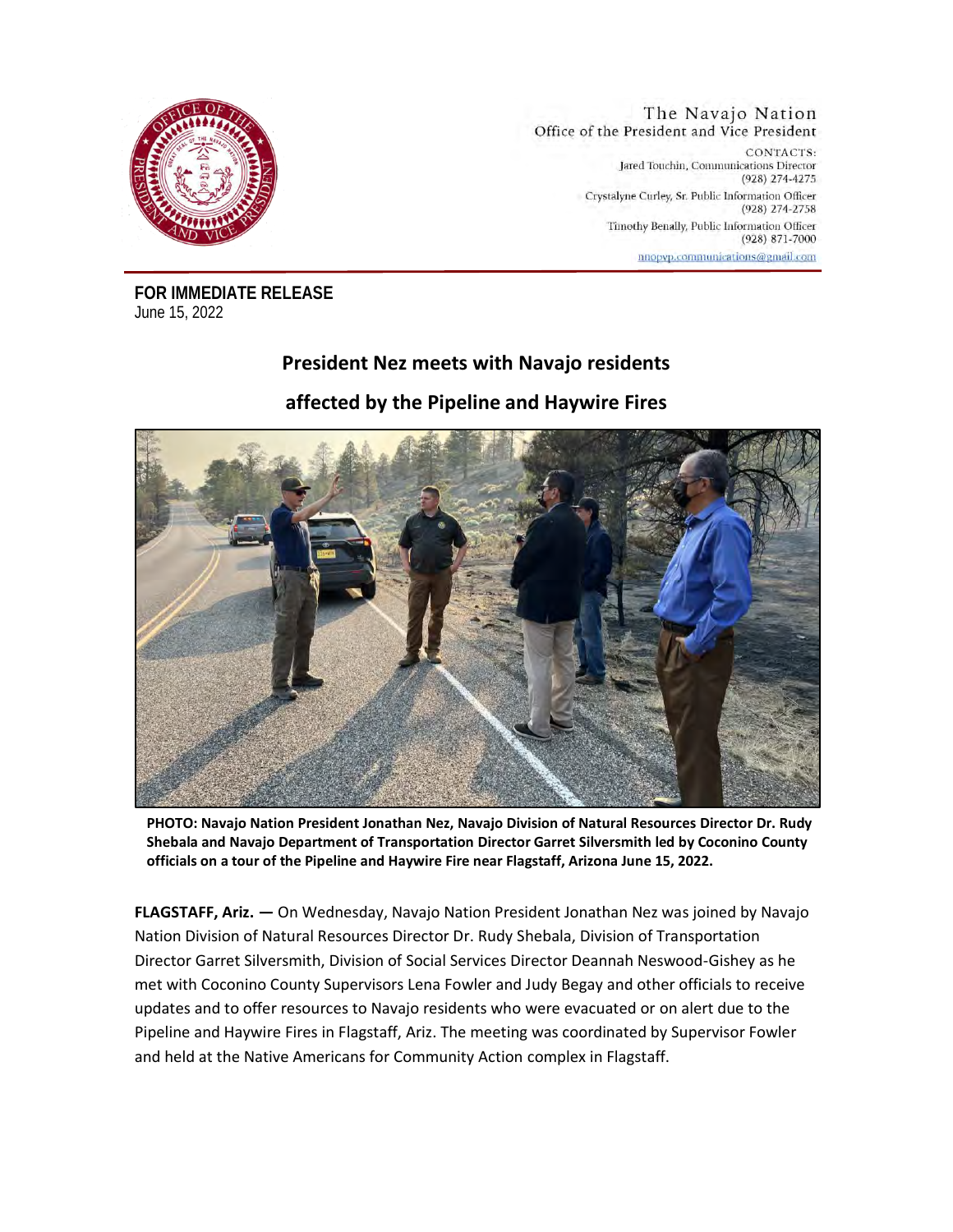As of June 15, Coconino County officials reported that the Pipeline Fire has burned 22,888 acres with 31% containment and the Haywire Fire has burned 5,065 acres with no containment. Currently, 670 emergency personnel including 12 Hotshot crews, 7 hand crews, 60 engines, 11 water tenders and four dozers, and aerial resources including 8 helicopters are deployed to help contain the fire.

"We stand with the Flagstaff community with our thoughts, prayers and resources. Through our unified efforts, strength, and prayers, we will persevere and get through this emergency situation. Our team will continue to assist the families and provide support. I thank Coconino County Supervisor Fowler and all of the emergency response team members for their support and assistance," said President Nez.

Officials are transitioning from a 500-person type 3 crew to a much larger type 1 team through the Great Basin Coordination Center. They anticipate the fire lasting into next week.

Crews are also looking forward to battling the fire with lighter winds this week and expected precipitation this weekend. Regarding evacuations, approximately 2,195 have been evacuated due to the Pipeline Fire and 281



**PHOTO: Food boxes, Personal Protective Equipment and water were provided to families affected by the Haywire and Pipeline Fires on behalf of the Navajo Nation Office of the President and Vice President June 15, 2022.**

due to the Haywire Fire, with an additional 1,641 on pre-evacuation status.

When the Pipeline Fire began on Sunday, Navajo Nation Gaming Enterprise CEO Brian Parrish immediately offered support by housing evacuees at the Twin Arrows Navajo Casino Resort, located approximately 23-miles east of Flagstaff, Ariz. Parrish said the report is currently housing 59 families, Navajo and non-Navajo, and are working on identifying more families in need.

While the Navajo Nation does not currently have any communities under evacuation, health officials are cautioning residents about heavy smoke in the surrounding areas, which will continue to be monitored by community health representatives who are also on standby to help transport/evacuate families to Twin Arrows if necessary. Smoke from both fires has reportedly reached areas as far as Denver, CO.

Tuba City Community Health Representatives requested help from the Kayenta, Chinle and Fort Defiance service units as they provide resources and assist individuals with pre-existing health conditions, including local elders.

As fire containment efforts continue, officials anticipate extensive flooding in the Flagstaff area with the loss of vegetation similar to the 2010 Shultz Fire. He mentioned how sandbags have been used to mitigate flood damage before and that the community will be hosting volunteer sandbag